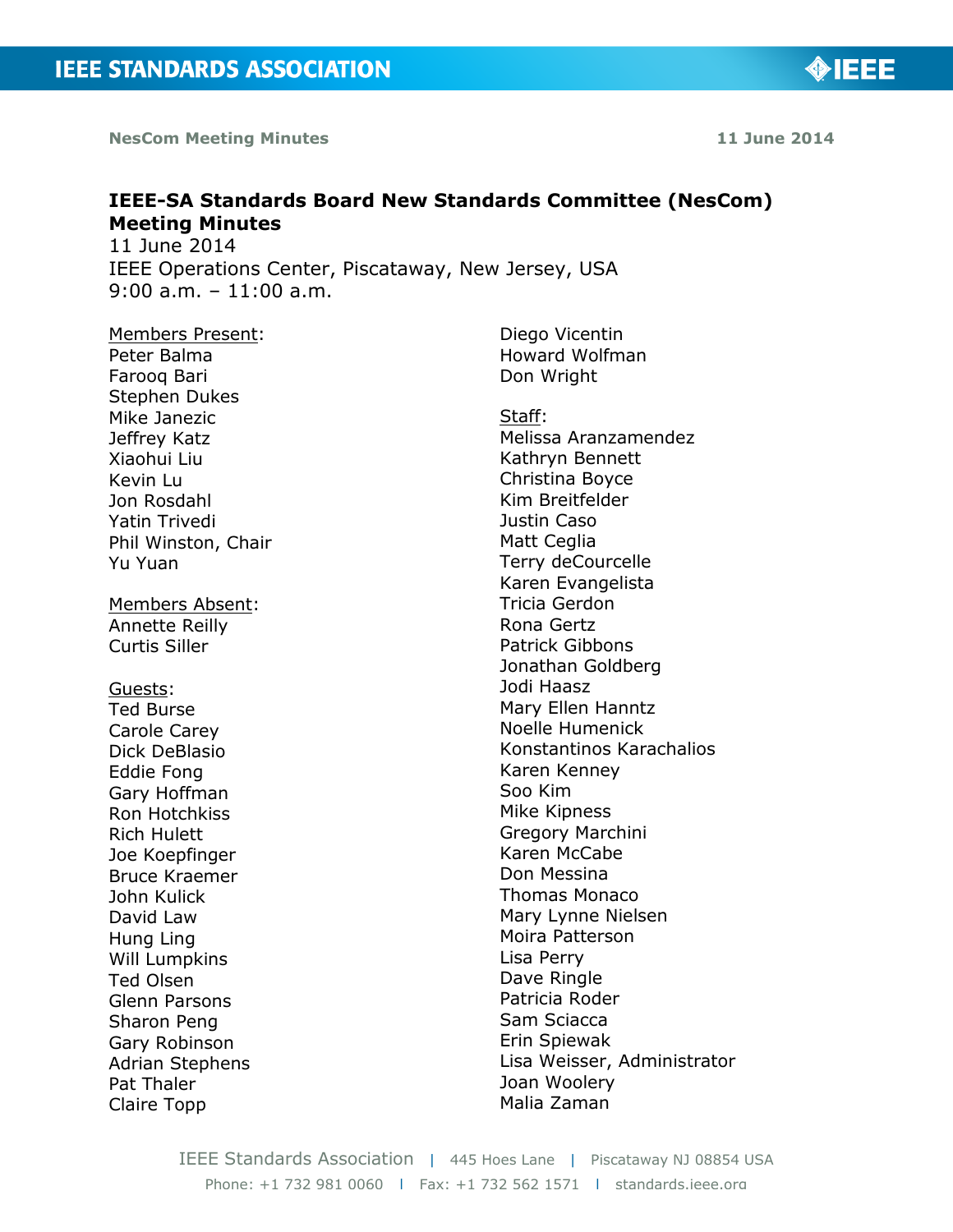# **[Unless otherwise noted, all votes are unanimous]**

# **1 CALL TO ORDER**

Chair Winston called the meeting to order at 9:00 a.m. There was a round of introductions by all present.

## **2 REVIEW OF AGENDA**

There was a motion to approve the agenda. There was no objection to unanimous consent.

## **2.1 Consent Agenda**

## **2.1.1 Withdrawal Requests**

IEEE Electromagnetic Compatibility Society/Standards Development Committee

## **P1836**

Standard for Electromagnetic Compatibility (EMC) - Limits for Harmonic Current Emissions Produced by Equipment Connected to Public Low-Voltage Systems with Input Current  $\leq$  16 A per Phase

## *Recommendation: Approve PAR withdrawal*

## **P1837**

Standard for Electromagnetic Compatibility (EMC) - Limits for Harmonic Current Emissions Produced by Equipment Connected to Public Low-Voltage Systems with Input Current  $> 16$  and  $\leq$  = 75 A per Phase *Recommendation: Approve PAR withdrawal*

**2.1.2 A Project Number Change Request was approved for PC62.52 Guide for the Application of Surge Protective Devices for a Wind Power Facility. The new PAR number will be PC62.200.**

# **3 APPROVAL OF MINUTES FROM THE 26 MARCH 2014 MEETING**

There was a motion to approve the March NesCom meeting minutes. There was no objection to unanimous consent.

# **4 PARS FOR DISCUSSION**

# **4.1 Modified PARs**

IEEE Computer Society/LAN/MAN Standards Committee

**P802.1Qcd**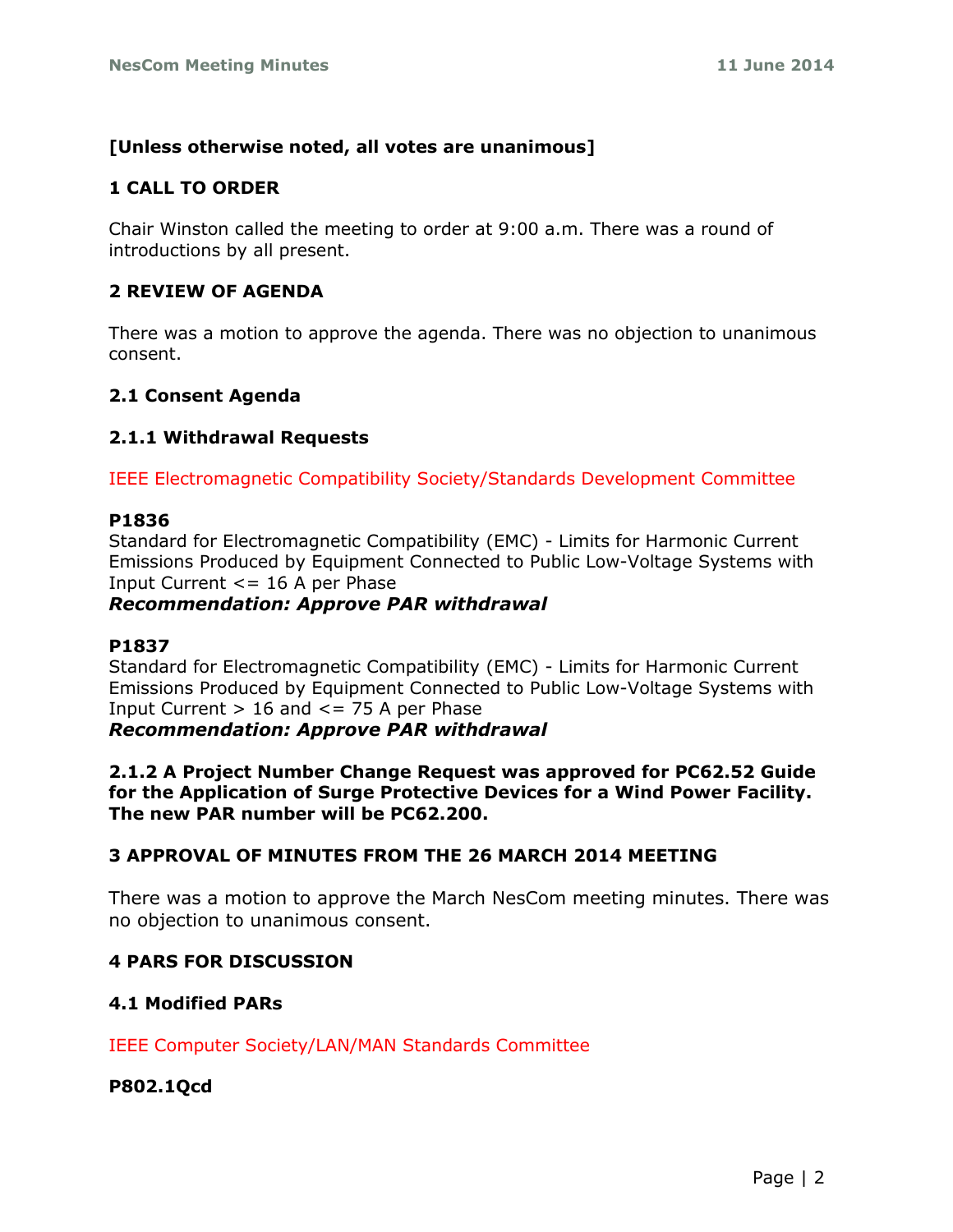Standard for Local and Metropolitan Area Networks – Media Access Control (MAC) Bridges and Virtual Bridged Local Area Networks Amendment: Application Virtual Local Area Network (VLAN) Type, Length, Value (TLV) *Recommendation: Approve modified PAR*

### **P802.3bp**

Standard for Ethernet Amendment Physical Layer Specifications and Management Parameters for 1 Gb/s Operation Over a Single Twisted Pair Copper Cable *Recommendation: Approve modified PAR*

#### **P802.3bs**

Standard for Ethernet Amendment: Media Access Control Parameters, Physical Layers, and Management Parameters for 400 Gb/s Operation *Recommendation: Approve modified PAR*

IEEE Engineering in Medicine and Biology Society/Standards Committee

#### **P1708**

Standard for Wearable Cuffless Blood Pressure Measuring Devices *Recommendation: Approve modified PAR*

IEEE Power and Energy Society/Substations

#### **P1264**

Guide for Animal Deterrents for Electric Power Supply Substations *Recommendation: Approve modified PAR*

## IEEE Power and Energy Society/Transformers

# **PC57.94**

Recommended Practice for Installation, Application, Operation, and Maintenance of Dry-Type Distribution and Power Transformers *Recommendation: Approve modified PAR*

IEEE Vehicular Technology Society/Rail Transportation Standards Committee

#### **P1896**

Standard for Identification of Contact Wire Used in Overhead Contact Systems *Recommendation: Approve modified PAR*

## **4.2 Extension Requests**

IEEE Nanotechnology Council/Standards Committee

#### **P62659**

Standard for Large Scale Manufacturing of Nanoelectronics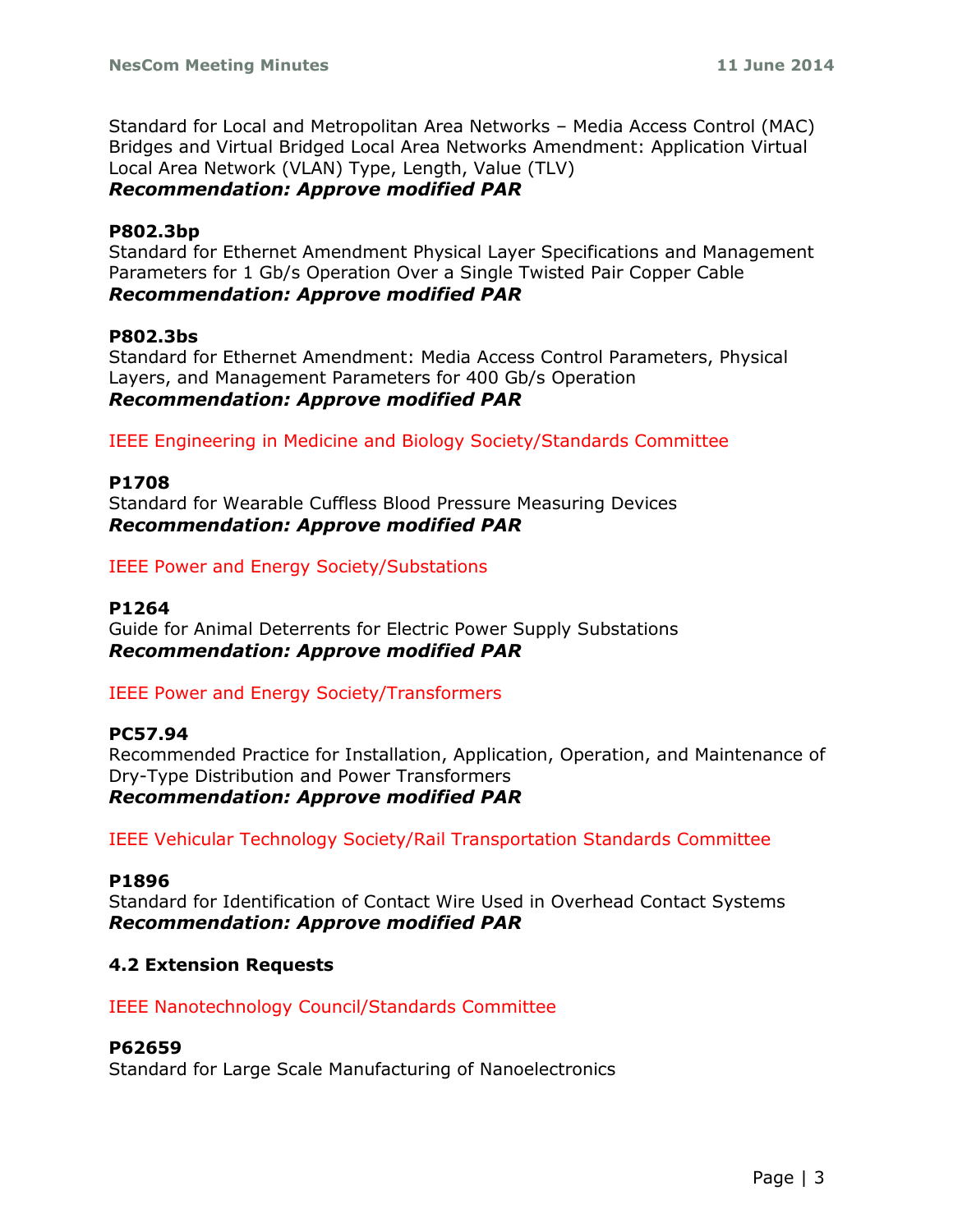## *Recommendation: Approve request for an extension until December 2015*

IEEE Power and Energy Society/Transmission and Distribution

### **P519.1**

Guide for Applying Harmonic Limits on Power Systems *Recommendation: Defer until August 2014 NesCom meeting*

IEEE Power and Energy Society/Transformers

## **PC57.120**

Guide for Loss Evaluation of Distribution and Power Transformers and Reactors *Recommendation: Approve request for an extension until December 2016*

IEEE Reliability Society/IEEE Reliability

## **P61014**

Standard for Programmes for Reliability Growth *Recommendation: Approve request for an extension until December 2016*

## **4.3 New PARs**

## IEEE Communications Society/Dynamic Spectrum Access Networks

## **P1900.6-2011/Cor 1**

IEEE Standard for Spectrum Sensing Interfaces and Data Structures for Dynamic Spectrum Access and Other Advanced Radio Communication Systems - Corrigendum 1 *Recommendation: Approve new PAR until December 2018*

IEEE Communications Society/Standards Development Board

## **P1652a**

IEEE Standard for the Application of Free Field Acoustic Reference to Telephony Measurements Amendment a: Updated diffuse field graph and tables *Recommendation: Approve new PAR until December 2018*

## **P2410**

Biometrics Open Protocol Standard *Recommendation: Approve new PAR until December 2018*

IEEE Industry Applications Society/Petroleum & Chemical Industry

**P80005-3**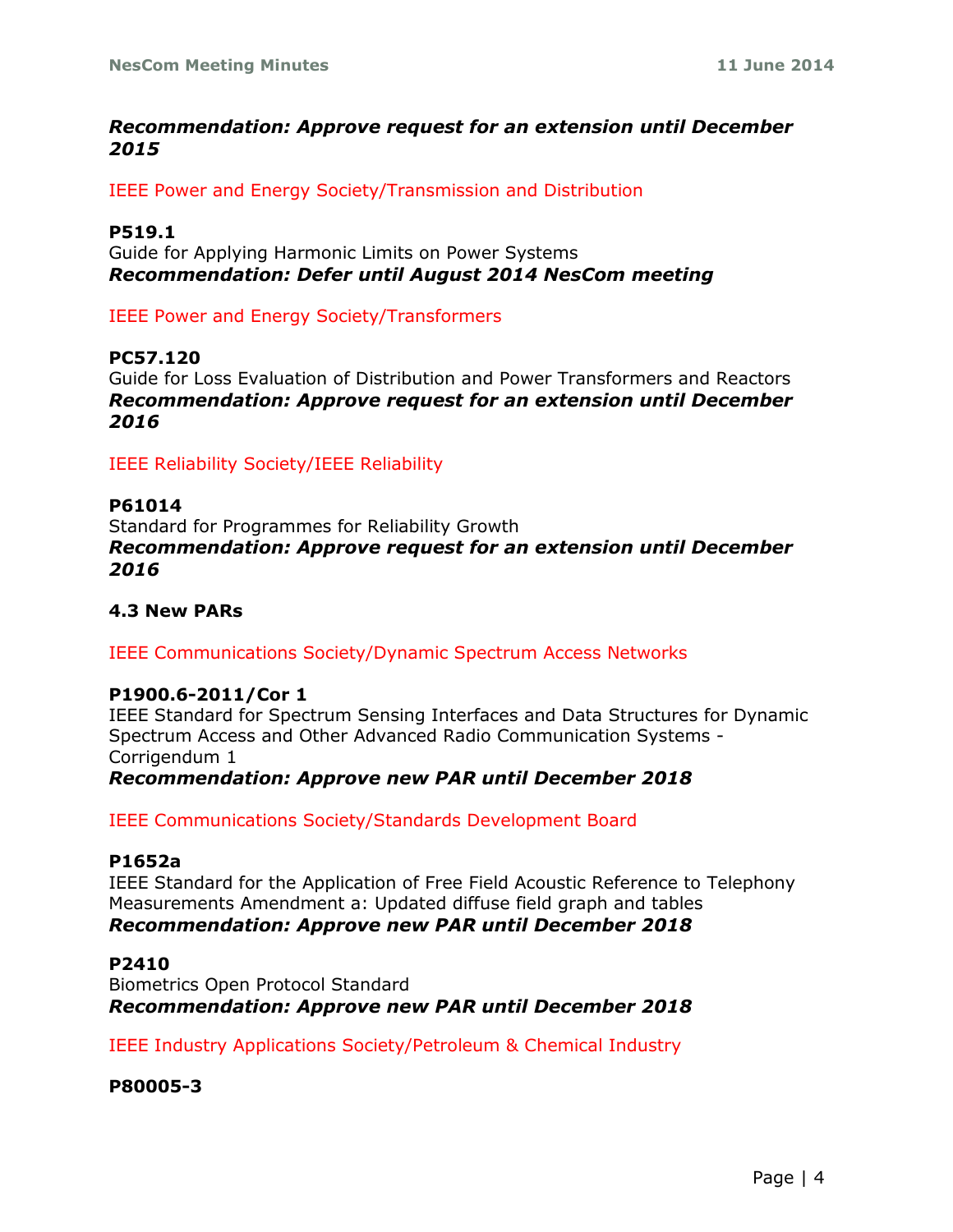Utility Connections in Port - Part 3: Low Voltage Shore Connection (LVSC) Systems - General Requirements

# *Recommendation: Approve new PAR until December 2018*

## IEEE Industry Applications Society/Power Systems Protection

#### **P2408**

Guide for Communications-Based Protection of Industrial and Commercial Power Systems

## *Recommendation: Defer until August 2014 NesCom meeting*

IEEE Instrumentation and Measurement Society/TC10 - Waveform Generation Measurement and Analysis

#### **P2414**

Standard for Jitter and Phase Noise *Recommendation: Approve new PAR until December 2018*

## IEEE Power and Energy Society/Insulated Conductors

#### **P1727-2013/Cor 1**

IEEE Guide for Working Procedures on Underground Transmission Circuits with Induced Voltage - Corrigendum 1 *Recommendation: Approve new PAR until December 2018*

## IEEE Power and Energy Society/Power System Relaying

#### **PC37.249**

Guide for Categorizing Security Needs for Protection and Automation Related Data Files

## *Recommendation: Conditionally approve new PAR until December 2018; contingent upon editorial changes being implemented in the JSA*

There was a discussion about the format of the JSA template, and it was decided that clarification is needed for the instructional text on the template. Peter Balma volunteered to chair an Ad Hoc to accomplish this. Along with Peter, the Ad Hoc will include Matt Ceglia, Jonathan Goldberg, Erin Spiewak, and Lisa Weisser.

## **AI: Lisa to send the current JSA template to Peter.**

IEEE Power and Energy Society/Surge Protective Devices/Low Voltage

## **PC62.72a**

Guide for the Application of Surge Protective Devices for Low Voltage (1000 Volts or Less) AC Power Circuits Amendment: SPD Disconnector Application Considerations and Coordination for Use in Low Voltage AC (1000 V or Less, 50 or 60 Hz) Power Circuits

## *Recommendation: Approve new PAR until December 2018*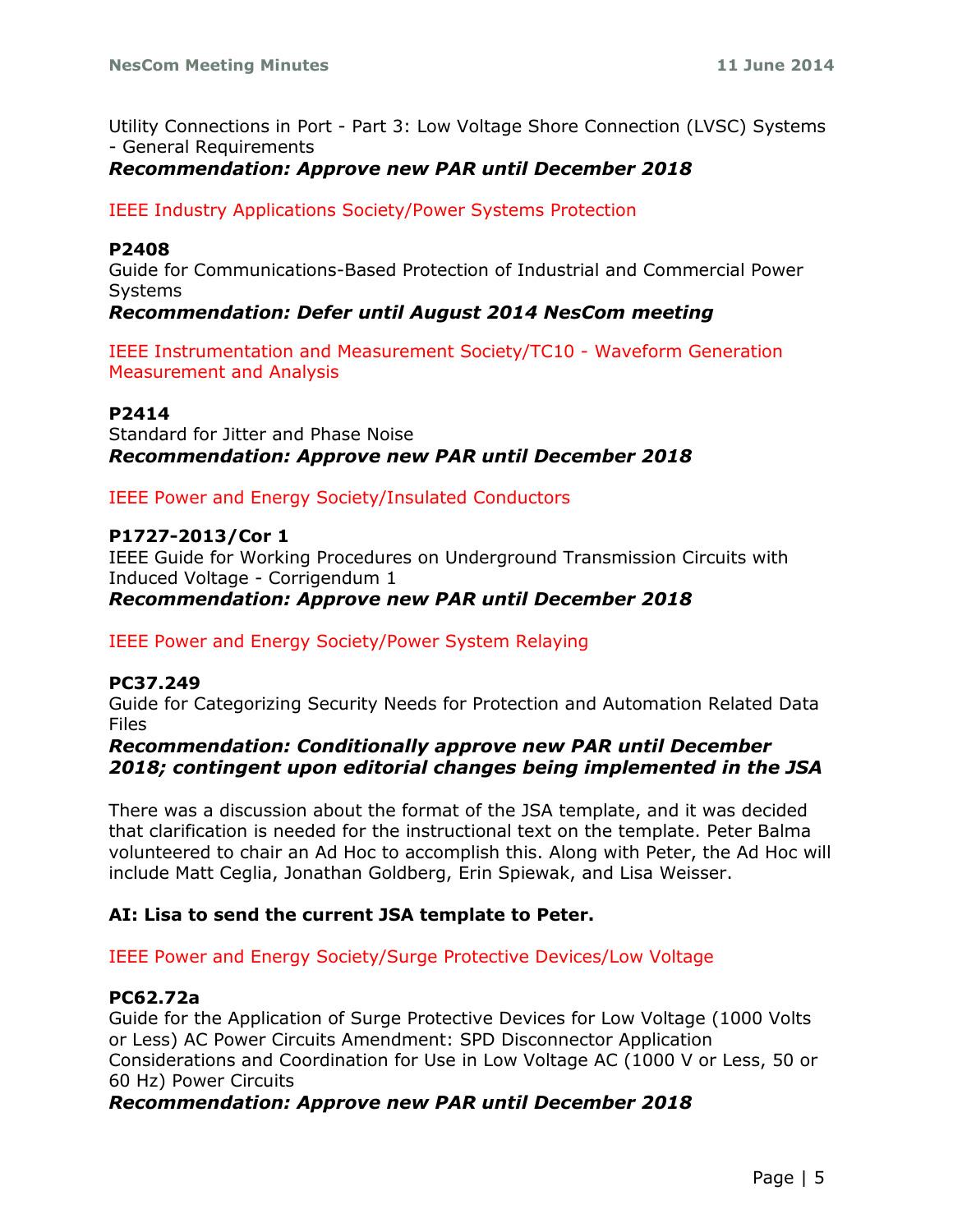## **PC62.230**

Guide for Surge Protection of Electric Vehicle Infrastructure *Recommendation: Approve new PAR until December 2018*

IEEE Power and Energy Society/Substations

# **P80-2013/Cor 1**

IEEE Guide for Safety in AC Substation Grounding - Corrigendum 1 *Recommendation: Approve new PAR until December 2018*

## **P1613-2009/Cor 1**

Standard Environmental and Testing Requirements for Communications Networking Devices Installed in Electric Power Substations - Corrigendum 1: Corrected definition of "communications port"

*Recommendation: Approve new PAR until December 2018*

IEEE Power and Energy Society/Transmission and Distribution

## **P2030.7**

Standard for the Specification of Microgrid Controllers *Recommendation: Approve new PAR until December 2018*

# IEEE Power and Energy Society/Transformers

## **P1538a**

Guide for Determination of Maximum Winding Temperature Rise in Liquid-Filled Transformers Amendment a

# *Recommendation: Approve new PAR until December 2018*

## **P60214-2**

Tap-Changers - Part 2: Application Guide *Recommendation: Approve new PAR until December 2018*

# **4.4 PARs for the Revision of Standards**

IEEE Industry Applications Society/Petroleum & Chemical Industry

## **P1662**

Recommended Practice for Design and Application of Power Electronics in Electrical Power Systems

*Recommendation: Conditionally approve new PAR until December 2018; contingent upon editorial changes being implemented in the JSA*

IEEE Instrumentation and Measurement Society/TC10 - Waveform Generation Measurement and Analysis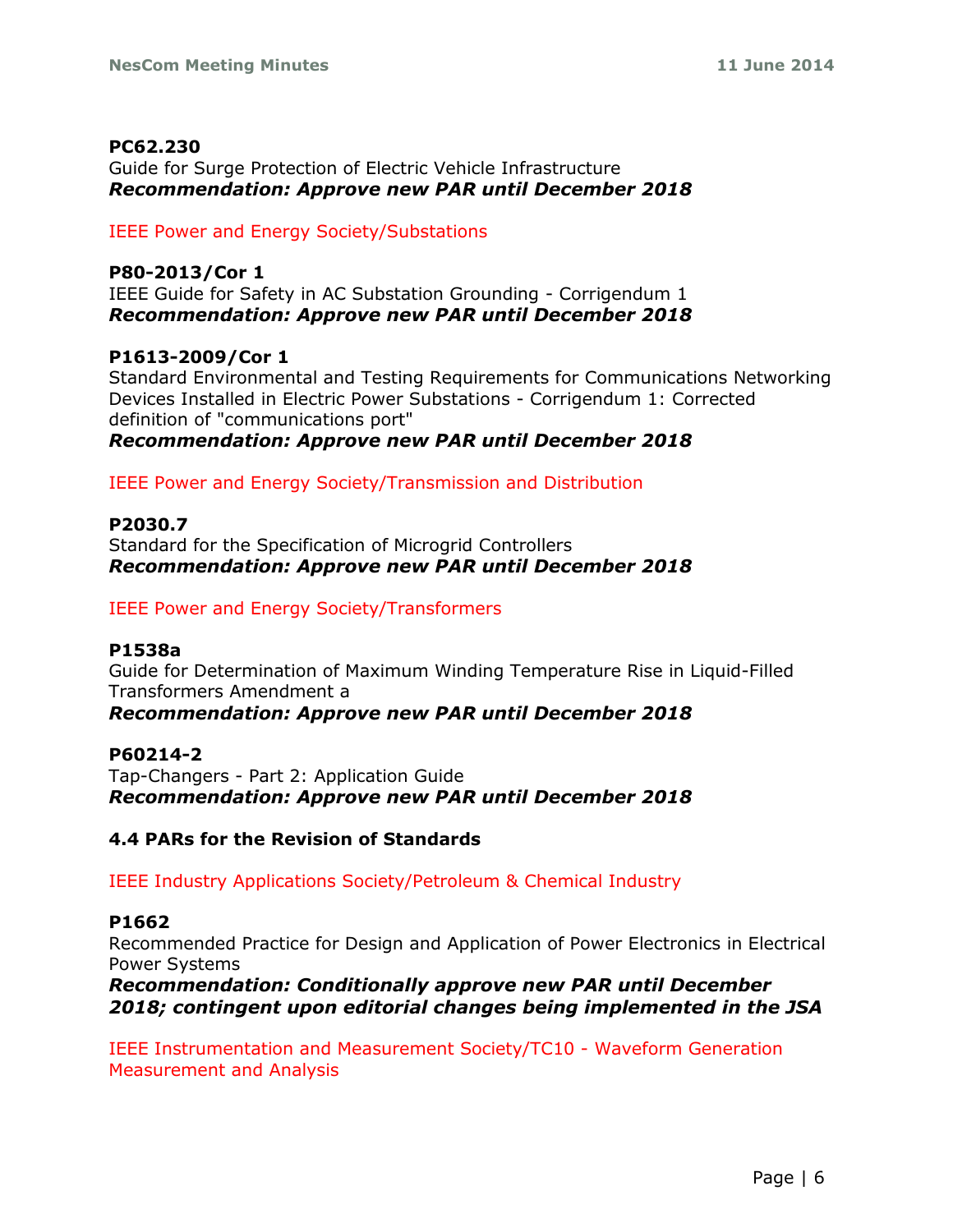## **P1057**

# Standard for Digitizing Waveform Recorders *Recommendation: Approve PAR for the revision of a standard until December 2018*

IEEE Power and Energy Society/Power System Relaying

## **PC37.94**

Standard for N Times 64 Kilobit per Second Optical Fiber Interfaces between Teleprotection and Multiplexer Equipment

## *Recommendation: Approve PAR for the revision of a standard until December 2018*

IEEE Power and Energy Society/Surge Protective Devices/Low Voltage

## **PC62.62**

Standard Test Specifications for Surge-Protective Devices (SPDs) for Use on the Load Side of the Service Equipment in Low-Voltage (1000 V and Less) AC Power Circuits

# *Recommendation: Approve PAR for the revision of a standard until December 2018*

IEEE Power and Energy Society/Transformers

## **PC57.110**

Recommended Practice for Establishing Liquid-Immersed and Dry-Type Power and Distribution Transformer Capability when Supplying Nonsinusoidal Load Currents *Recommendation: Approve PAR for the revision of a standard until December 2018*

# **5 OLD BUSINESS**

## **6 NEW BUSINESS**

# **6.1 Date for October Continuous Processing Teleconference**

Lisa mentioned the potential date for the October continuous processing teleconference and the committee took a quick survey of availability.

## **AI: Lisa will send a Doodle poll to determine the date that will allow for maximum participation.**

# **7 NEXT MEETING**

The next meeting of NesCom will take place on 20 August 2014 in Beijing, PRC.

# **8 ADJOURNMENT**